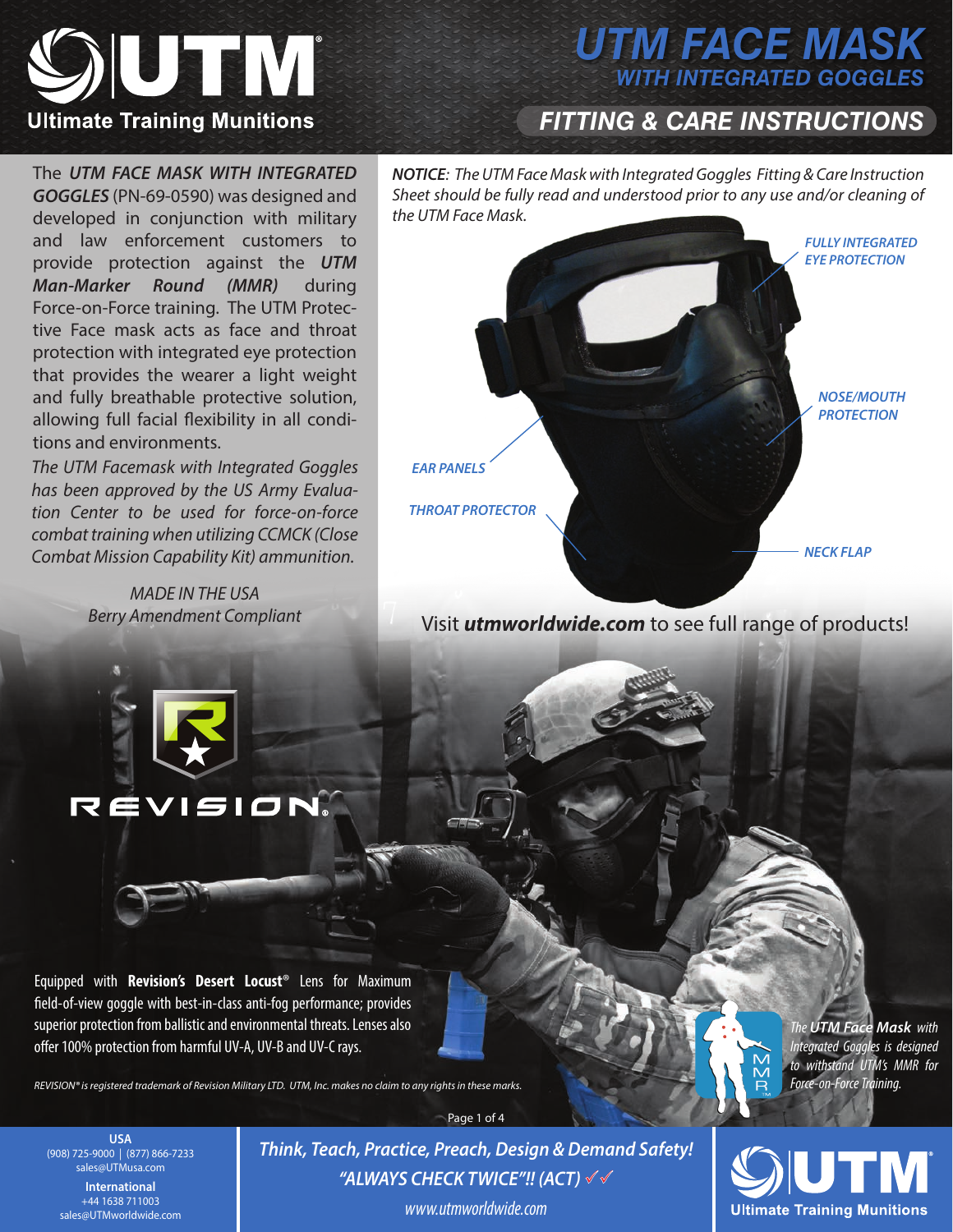### *FITTING INSTRUCTIONS*

**SAFETY RECOMMENDATION**: A 'Buddy-Buddy' system should be used when tting the face mask and protective gear. This is where a second person verifies your personal protective equipment and clothing are correctly fitted.

**a.** Grasping the Velcro panels, (*g. 1*) one with each hand, place the mask onto the face, slowly pulling the mask tight by pulling the Velcro panels around the neck. Ensure you achieve a snug fit around the chin line and forehead area.

**b.** Fasten the lower Velcro panel around the neck (*fig. 2*). The Velcro straps on the integrated goggles will be strapped around the helmet. Be sure to press down firmly on the panel to ensure the Velcro is securely attached.

**c.** Tuck the masks Neck Gator (*g. 3*) followed by the Throat Protector into the collar of the jacket. Confirm the face mask is seated correctly on the forehead and chin.

**d.** Fully button and/or zipper the collar of the jacket ensuring that there is no exposed skin. Make sure you can maintain a free range of movement with the Protective Mask fitted (fig. 4).

**e.** Place the helmet onto the head making sure the frame of the goggles tucks under the helmet rim (*fig. 5*). Fasten the Velcro straps on the goggles around the helmet.

Both Velcro Straps and Velcro Panels must be aligned and secured firmly. Failure to secure panels correctly *may result in incorrect tting and injury. Loose straps may cause goggles to bow out in the area around the*  eyes. This condition could interfere with the fit of the helmet and cause it to be unsafe.





**f.** Fasten the helmet's chin strap. It may be necessary to adjust the chin strap on the helmet to accommodate for the thickness of the face mask material. You MUST ensure the helmet chin strap fits snugly on the chin. If helmet straps do not reach around mask, UTM offers optional Chin Strap Extensions P/N 69-0591 (fig. 6).













**USA** (908) 725-9000 | (877) 866-7233 sales@UTMusa.com **International**  +44 1638 711003 sales@UTMworldwide.com

Page 2 of 4

*Think, Teach, Practice, Preach, Design & Demand Safety! "ALWAYS CHECK TWICE"!! (ACT) www.utmworldwide.com*

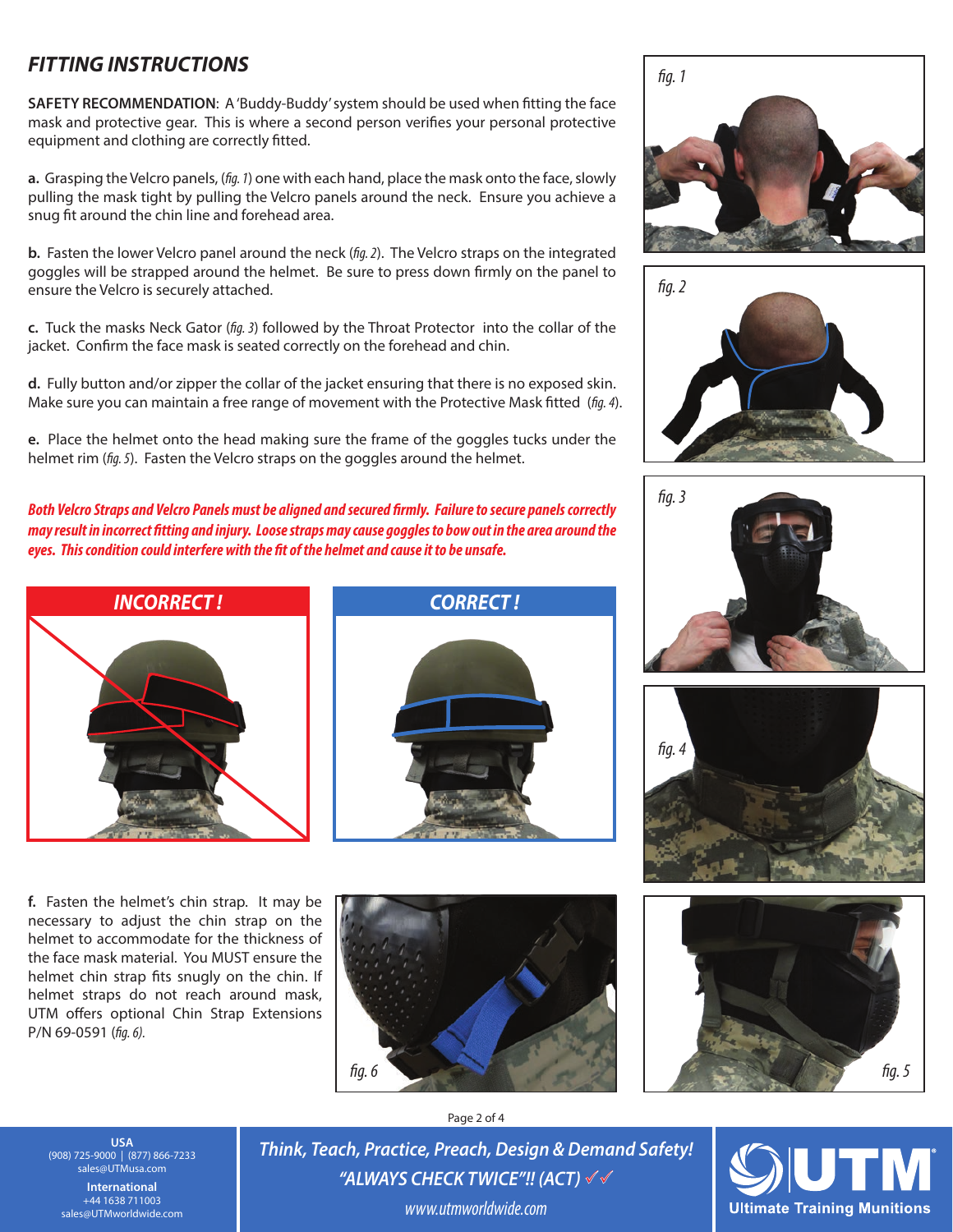### *THE 'BUDDY-BUDDY' CHECK*

a. Apply the 'Buddy-Buddy' check to verify all PPE is correctly fitted, ensuring there are no exposed areas of the skin (*fig. 7*).

b. Move your head around through a full range of motion checking for proper fit, making sure the combination of the Helmet and Face-mask feel comfortable and maintain in position to provide full coverage, with no exposed skin.

c. Once all Safety checks have been performed, you are ready to safely participate, or observe Force-on-Force Training with the UTM Man-Marker Ammunition System.

#### *"ALWAYS CHECK TWICE"!! (ACT)*



### *CARE INSTRUCTIONS*

The UTM Protective Face Mask is intended to be issued as an item of Personal Protective Equipment (PPE). The UTM Face mask must be cleaned and sanitized upon completion of training. *Lens MUST BE removed before washing mask, please review the Lens Removal & Installation instructions on reverse side before washing UTM Facemask!*

a. The UTM Face Mask **CAN NOT** be properly sanitized by the use of disinfectant wipes or sprays. The recommended cleaning method to adequately sanitize the UTM Face Mask is through washing with the use of domestic washing detergent.

b. Prior to washing, firmly close the masks Velcro panels. Closing of the Velcro will prolong the life of both the face mask and the Velcro panels.

c. Wash UTM Protective Face Mask @ 40°C/104°F (warm) with domestic washing detergent.

d. To prevent possible damage from incorrect heat settings, UTM recommends that the Face Mask is not tumble dried, and that it be allowed to air-dry/line-dry.

NOTE: Do Not use Bleach, Do Not Dry Clean, Do not Tumble Dry and Do Not Iron the UTM Face Mask.



### *CARE, CLEANING & MAINTENANCE OF SPECIAL PROTECTIVE LENS*

40°c

The lenses in your Goggle System include abrasion and fog resistant coatings. To extend the life of the lenses, clean and store your eyewear away from direct sunlight and at room temperature when not in use. **To clean and disinfect standard lenses, only use the REVISION® Lens Cleaner (NSN 4240-01-527-4068). The only alternative to the REVISION® Lens Cleaner is using a diluted solution of lukewarm water and**  dish soap. wash, rinse and blot dry with a microfiber cloth.

#### **WARNING!**

*• Care should be taken not to scratch the lens at all times. Only use minimal force during cleaning. • DO NOT use ammonia, alkaline cleaners, disinfectant sprays/wipes, abrasive cleaning compounds or solvents when cleaning the lens. USE OF ANY SOLVENT OTHER THAN THE APPROVED LENS CLEANER MAY LOWER THE IMPACT RESISTANCE OF THE LENS AND WILL VOID THE WARRANTY!*

*• Exposure to or contact with chemical vapors or liquids may cause surface cracks or other damage.*

*• Examine this Lens frequently and replace it immediately if there are any signs of damage or cracking.*

*REVISION® is registered trademark of Revision Military LTD. UTM, Inc. makes no claim to any rights in these marks.*

**USA** (908) 725-9000 | (877) 866-7233 sales@UTMusa.com **International**  +44 1638 711003 sales@UTMworldwide.com

Page 3 of 4

*Think, Teach, Practice, Preach, Design & Demand Safety! "ALWAYS CHECK TWICE"!! (ACT) www.utmworldwide.com*